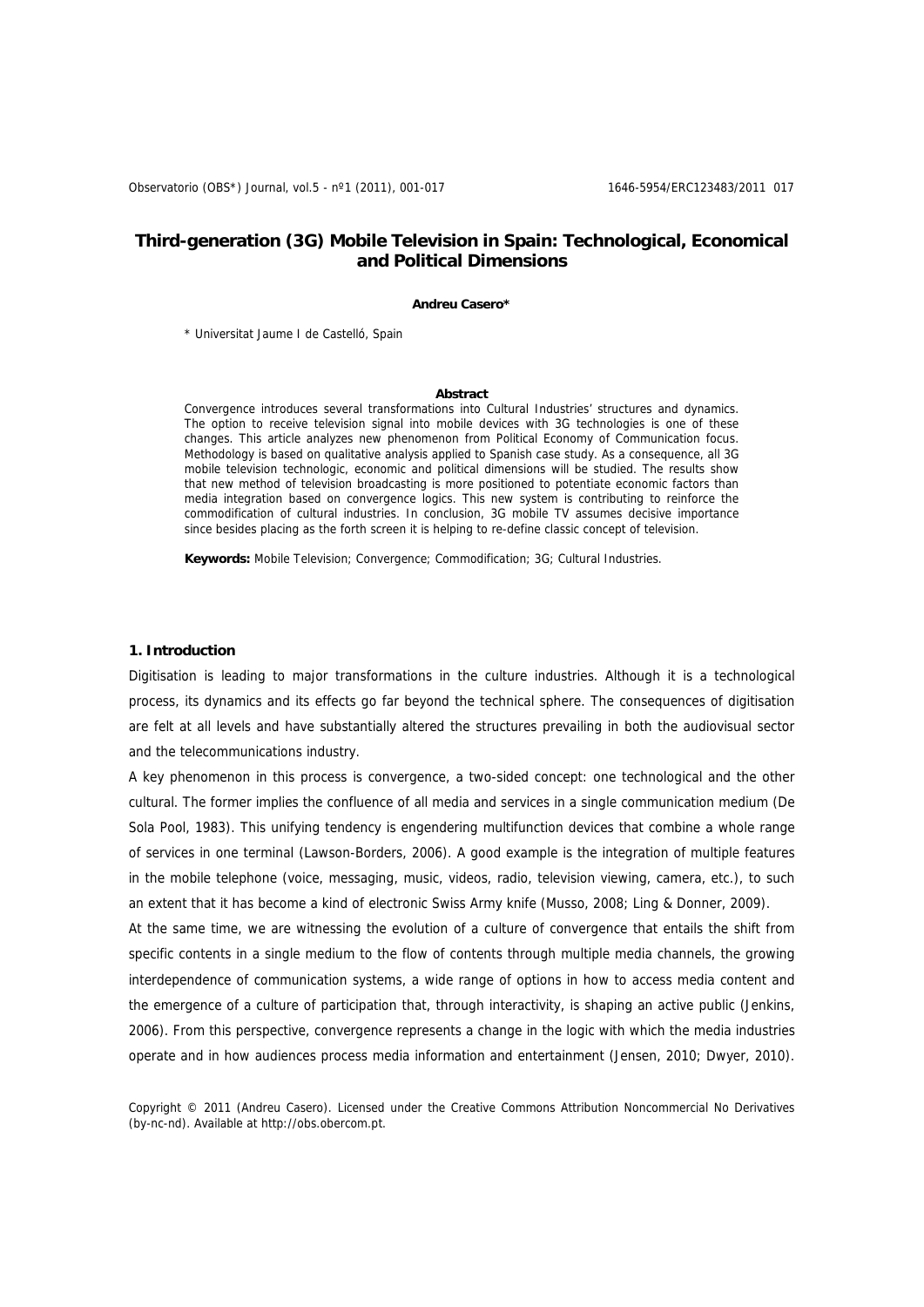It is therefore bringing changes to the way culture industry products are both produced and consumed (Deuze, 2007). The passive viewer is moving into a much more open and complex environment (Álvarez Monzoncillo, 2011), in which he or she enjoys a new power to choose what media to consume. In this context, mobile devices – which include mobile telephones, netbooks, PDAs and handheld game consoles – have emerged as a new platform closely linked to the process of convergence (Katz, 2008). As a result, they are shaping a new window for the exploitation of audiovisual products, known as a "fourth screen" (Vacas, 2007; Aguado & Martínez, 2008; Orgad, 2009). The arrival of mobile television has thus been made possible, due to the technological capability of these mobile devices to receive television signals, allowing the television medium to overcome one of its final technological barriers: dependence on a fixed connection point.

## **2. Theoretical framework and methodology**

The political economy of communication (Miège, 2004; Murdock & Golding, 2005; Bouquillion, 2008; Mosco, 2009; Goggin, 2011) provides the theoretical framework for our analysis. This perspective enables us to study this new form of television service provision at the intersection of three decisive dimensions: technology, economy and politics. We explore the role these three dimensions play in shaping this emerging form of audiovisual consumption, since their action and influence are crucial in determining the form it will ultimately take.

To continue, 3G mobile television market in Spain is examined as a particular case study. The period time for analysis is set during the first three years of this television model development, which is between 2007 and 2009. Indicators considered are revenues, subscribers and market share.

Therefore, the method used is based on qualitative analysis applied to case study (Albarran, 2010) of Spanish 3G mobile television market. This analysis is intended to examine how technologic, economic and political factors influence into this television model configuration in Spain. The objective of this article is to know the basis to build from which 3G mobile television. This model is understood as a challenge to rethink and design a new television model inside cultural industries frame set by digitisation.

### **3. Mobile devices and television services**

Together with their technological potential, mobile devices have a whole range of characteristics that expedite the introduction of television services. First, these receivers have ubiquitous and permanent connectivity (Castells, 2006). They provide direct, immediate and continuous access to content or services,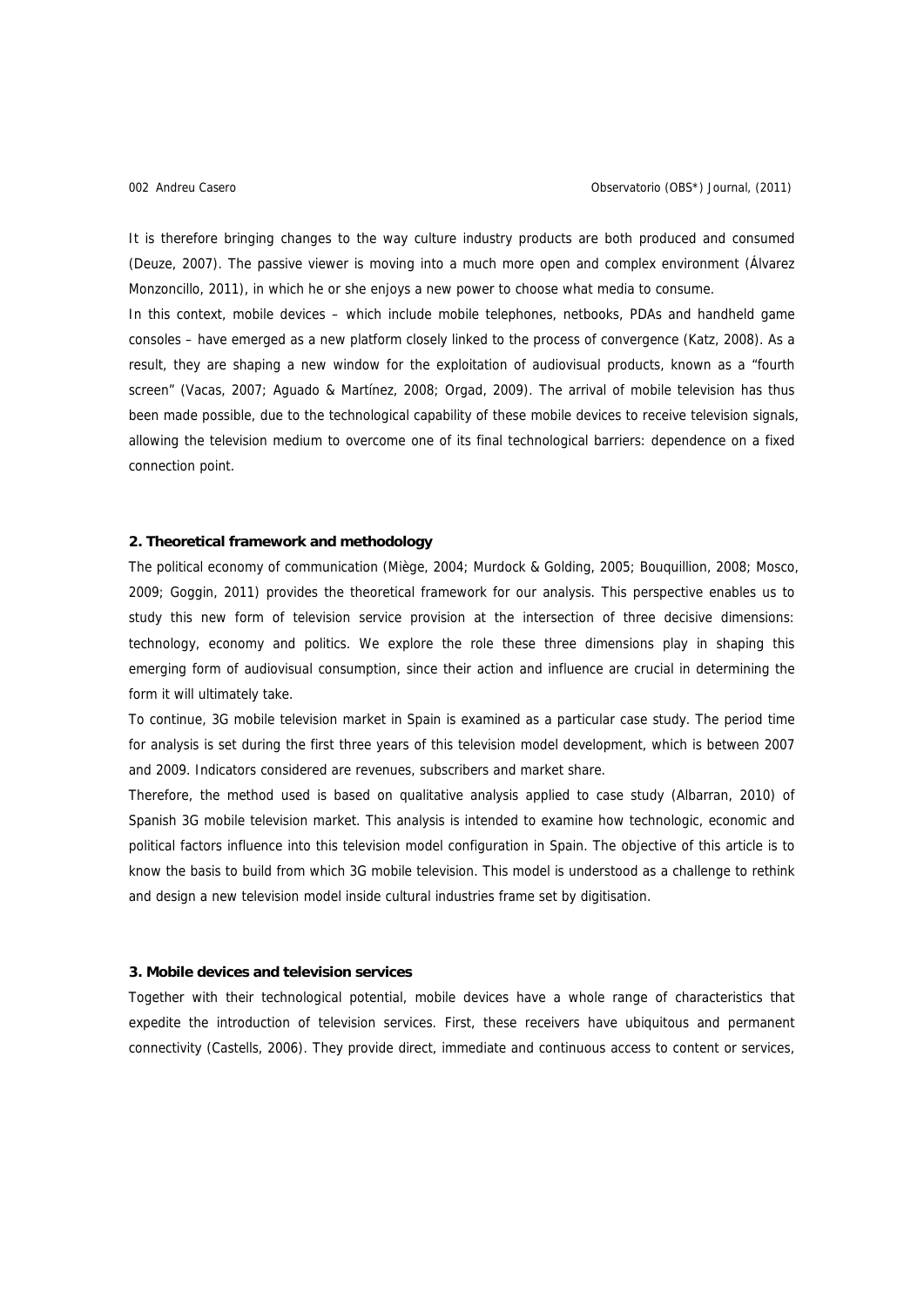regardless of time or place (Aguado & Martínez, 2008), thus making consumption easier and pushing back the boundaries of where viewing can take place. They are also firmly embedded within the "always on" tendency (Baron, 2008).

Second, mobile devices increase the public's autonomy. Their high level of adaptability to both the user and the context of use augments the individual's capacity to control the communication process (Katz, 2008). In this way, they have contributed to the emergence of a mobile lifestyle based on the wide margin of freedom they offer (Arminen, 2002). Mobility has thus become an essential aspect of daily life, and mobile devices now play an indispensable part in millions of lives (Rice & Katz, 2008). This indispensability is one of the underlying reasons behind the accelerated adoption of this type of technology (Do et al., 2009).

Linked to this, another essential feature of wireless communication is related to the high social penetration of one of the cornerstones of mobility: mobile telephony (Ling & Donner, 2009). In Spain, the introduction of this kind of technology is 116,3 lines per 100 inhabitants, data from December 2010 (CMT, 2010b: 7). During the last two years this rate has increased 9,6 points. Together, there are 54,3 millions of mobile telephone lines in Spanish market. In the EU, Eurostat established the European average on 125 lines per 100 inhabitants in 2009.

A further characteristic in mobile television's favour is the integration of multiple services in a single support, as witnessed in mobile devices over recent years. As well as playing a key role in the process of technological convergence, mobile terminals have become multifunctional (Arminen, 2002) meta-devices (Aguado & Martínez, 2008), perfectly adapted to the consumption of media content. One of the most noteworthy potentials of mobile receivers is their interactive nature, which links them to the culture of convergence (Jenkins, 2006), since they give the user a new power to develop much more active ways of viewing television, based on direct participation and in conjunction with other users (Deuze, 2007).

In this context, the public is concerned with access to content and not with the networks that distribute it. This maxim stems from multiplatform and cross-media strategies (Albarran, 2010), designed to deliver content to viewers through a range of diverse technological avenues or channels, thus enabling audiences to choose the most appropriate, interesting or attractive option according to their own tastes, but whatever their decision, they will be consuming from the television offer (Goggin, 2011). Mobile devices have been incorporated into this formula, playing a leading role which has placed them firmly within the strategies of the television industry (Feldmann, 2005).

A fifth factor that has favoured the introduction of television in mobile devices is related to the individualism and personalisation inherent in wireless communication (Flichy, 2004; Álvarez Monzoncillo, 2011). The way mobile receivers have evolved as personal objects is one of their distinguishing features (Katz, 2008). Spanish data from 2005 reveal that exclusively personal use of mobile terminals accounted for 71.6% of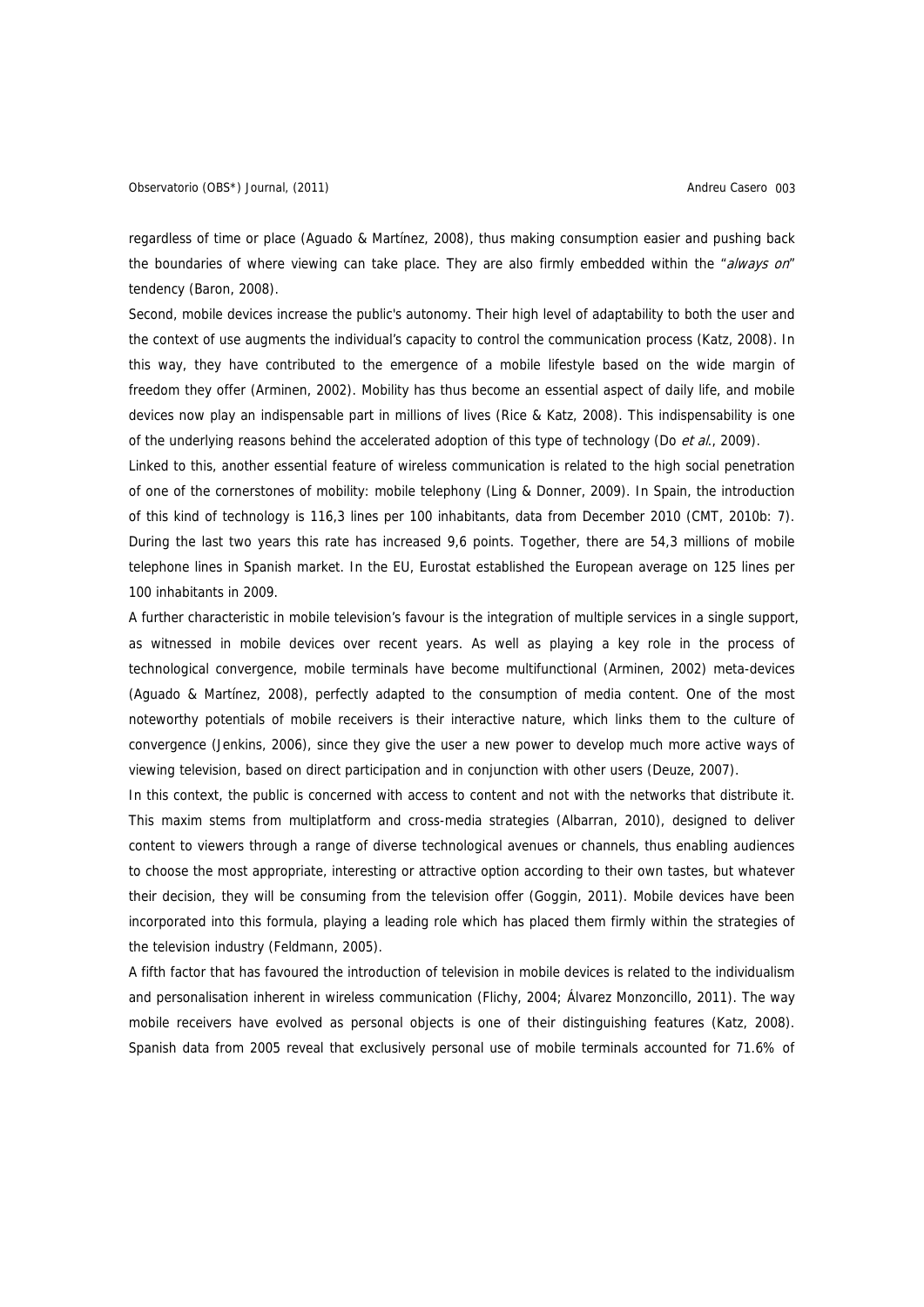usage, compared with 5% for purely professional purposes (Castells, 2006). This has opened up a channel to provide and exploit value added services focused on the consumption of entertainment and culture. Adaptation of content to users' preferences and peculiarities is also viable as a result (Feijóo-González & Gómez-Barroso, 2009). Because of its personal components, mobile television ties in perfectly with the shift from broadcasting to narrowcasting, witnessed in recent years by the audiovisual sector as part of the posttelevision dynamic (Missika, 2006) that is leading to greater market segmentation and fragmentation.

Finally, a sixth feature that conclusively opens up the way forward for mobile television concerns technological advances in mobile devices. These developments have followed three fundamental processes. The first of these is the appearance of third-generation or 3G technology (UMTS), with a data transmission capacity and speed close to that of DSL that makes video signal broadcasting viable (Wilson, 2006). The second is based on the convergence of mobile devices with Internet standards through the WAP protocol, thereby providing a boost for mobile Internet. Finally, the third process stems from the development of standards, in particular the European DVB-H and DMB standards, adopted by Japan and South Korea, for the reception of television signals by mobile terminals through terrestrial networks. The combination of these three technical advances has turned mobile receptors into terminals for media and cultural consumption, and has enabled them to become platforms for the distribution of television content.

Mobile television can take one of three formats, depending on the type of television signal transmission: podcast services through asynchronous video in which the user downloads content to be viewed later, mobile digital terrestrial television (DDT), based on the DVB-H standard in Europe, and mobile television via streaming using 3G technology. This paper examines the third of these, due to its particular interest and relevance.

### **4. The technological dimension of 3G mobile television**

The emergence of third-generation or 3G technology in 2001-2002 offered the possibility to integrate multimedia services in a mobile terminal (Rice & Katz, 2008), the most notable of which are video downloads and television viewing. This advance fostered the convergence in mobile devices of the culture industries -mainly those linked to the mass media system- and the telecommunications sector. Mobile television thus arose once video began to be regarded as a 3G "killer app" (Bouteiller, 2005). Vodafone and Orange were the first companies to offer this type of mobile television in Spain in 2006, and today practically all operators provide this service.

It is important to note that because mobile television is based on 3G technology, it operates by means of point-to-point or unicast transmission, which limits the number of users that can receive the television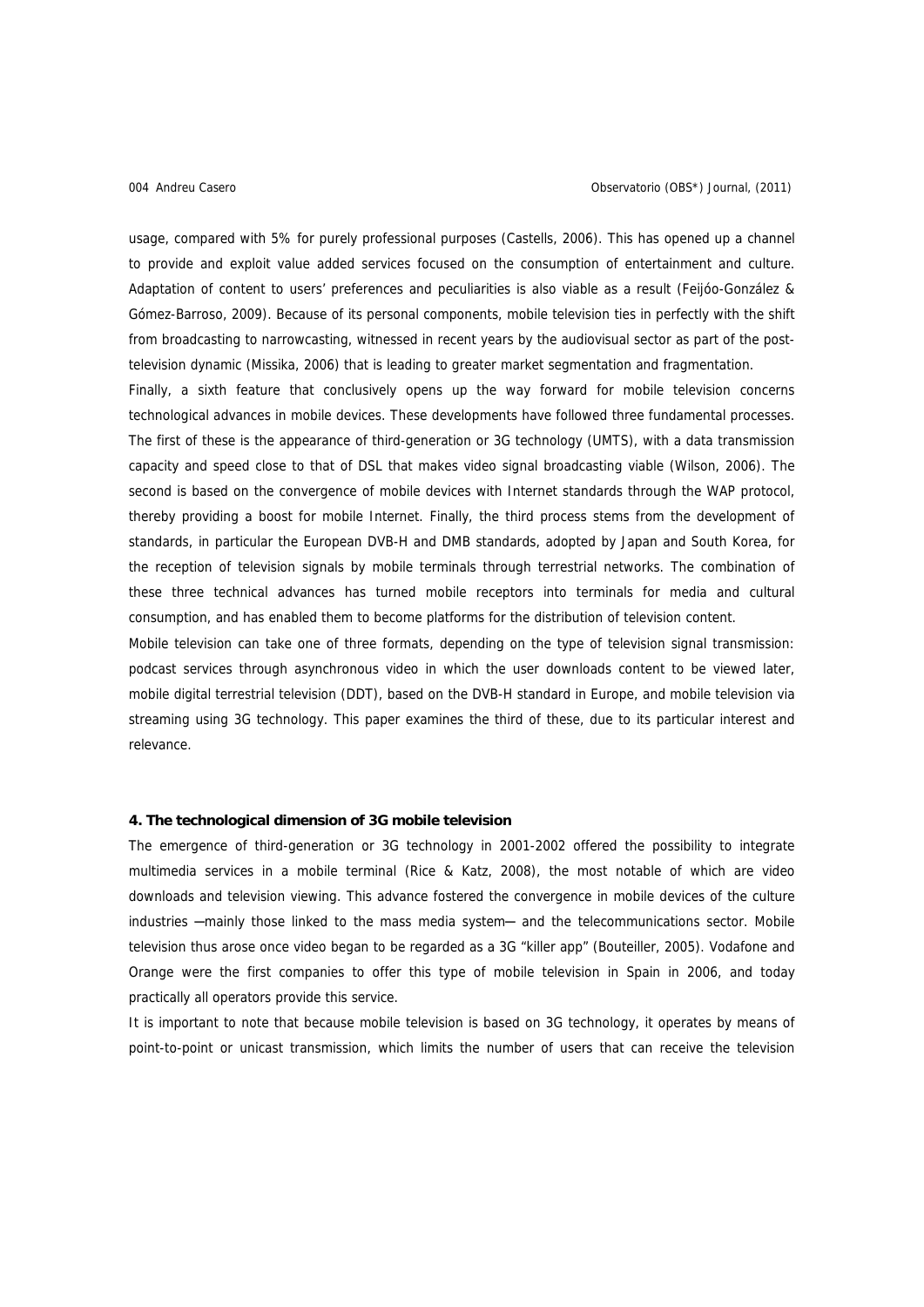signal simultaneously. However, despite its shortcomings, the unicast nature of 3G allows for maximum personalisation of media content, a feature that represents a considerable attraction in mobile television (Urban, 2007).

Although terminals are constantly being improved, 3G-based mobile television has several technological limitations. First, the wide bandwidth required to receive audiovisual content can, on occasions, still cause difficulties in signal transmission (Feijóo-González & Gómez-Barroso, 2009). Second, image quality is low due to the high level of compression required (Bouteiller, 2005). Third, battery capacity in today's mobile devices does not give a great deal of autonomy when audiovisual content is consumed. And finally, the size of mobile terminal screens requires language, sound and programme duration to be adapted to make efficient communication possible (Baron, 2008). All these issues represent challenges to 3G mobile television, as they could raise barriers that hinder its consolidation.

The final important point linked to the technological dimension of this type of mobile television refers to the low level of 3G penetration in Spain, and in general, across the whole of the European Union. Only 38% of Spanish mobile phone subscribers owned a 3G mobile handset (Fundación Orange, 2010: 19). In the EU, the presence of this type of lines was 39% during 2009. In the same period, Japan offered an index of penetration of 87%.

# **5. The economic dimension and 3G mobile television business models**

With regard to the economic dimension, 3G mobile television came out of the stability in the voice service market, now firmly consolidated with a high penetration of mobile devices (Fernández & Usero, 2009). This is evidenced by a fall in the year-on-year increase in revenue from mobile telephony in recent years (table 1). In Spain, the 18% growth rate in 2003 had dropped to -3.5% by 2009 (Fundación Orange, 2010: 59). Faced with this saturation in the primary wireless communication business activity, telecommunications operators have sought out new strategies to raise average revenues per subscriber (Tsai, Lo & Chou, 2009). Within this context, transmission and data management services have been strengthened and efforts have focused on incorporating audiovisual services, such as television, in mobile terminals activity (West & Mace, 2010). By turning to audiovisual content, telecommunications operators are seeking an avenue through which to increase their profit margins and expand and diversify their.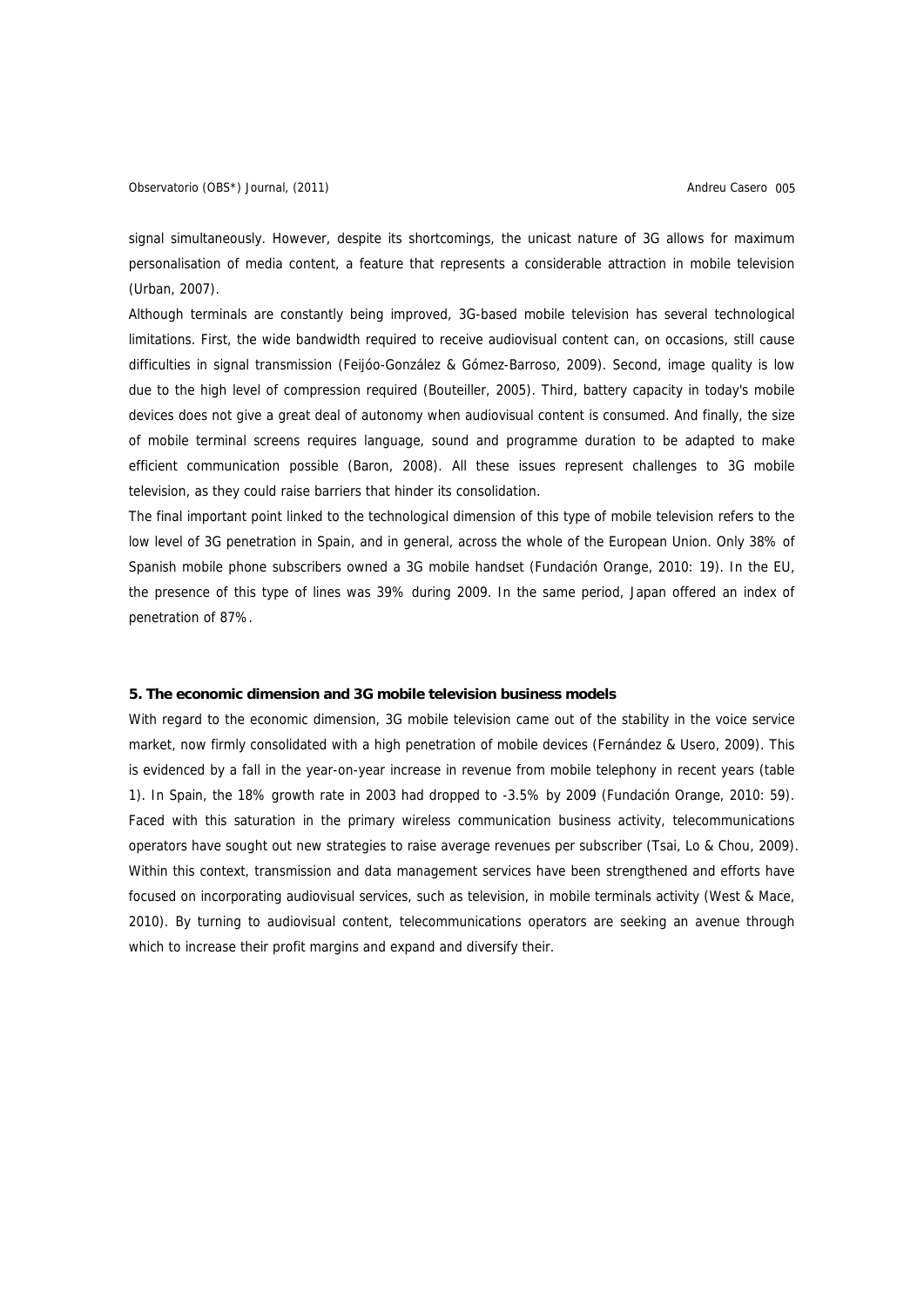|      | <b>Revenue from mobile</b>    | Growth rate (%) |  |
|------|-------------------------------|-----------------|--|
|      | telephony (billions of euros) |                 |  |
| 2003 | 8.8                           | 18              |  |
| 2004 | 10.3                          | 17              |  |
| 2005 | 12                            | 16              |  |
| 2006 | 13.4                          | 12              |  |
| 2007 | 14.8                          | 10              |  |
| 2008 | 15                            | 1.2             |  |
| 2009 | 14.5                          | $-3.5$          |  |

Table 1. Evolution of mobile telephony revenue in Spain and growth rate for the 2003-2009 period

Source: Fundación Orange, 2010: 59.

During 2008 and 2009, revenues generated by data traffic (which includes 3G mobile television consumption) increased 30% within Spanish mobile telephony market. This data represents 10% from total Spanish mobile operator business data in 2009 (Fundación Orange, 2010: 63).

Consequently, the economic dimension has also driven convergence between telecommunications sector and the mass media system. This collaboration, as with the process of commodification (Mosco, 2009), represents a key factor in the improvement and optimisation of the financial profitability of culture industry products. In addition, mobility stimulates the agents involved to move strategically to adapt to the volatility inherent in communication environments, which makes the value chain considerably more complex (Musso, 2008; Álvarez Monzoncillo, 2011).

Within these parameters, 3G mobile television is conceived as an added value service (Bouteiller, 2005). Its role is therefore not so much one of a principle object, but rather a complementary element in the commercial strategies employed by telecommunications operators. This model is similar to the triple play model (Janssen & Mendys-Kamphorst, 2008), which has contributed greatly to the expansion of cable and ADSL by including voice, Internet and television services in the same package. In this case, audiovisual content forms part of a broader offer of services. This strategy confirms that the classic pattern is being transformed, with television autonomy becoming dependent on other sectors not only from the field of telecommunications but also from other areas of the culture industry. In fact, together with the pursuit of economic profitability, underlying this change is the conviction that mobile television is associated with specific use that does not follow the pattern of substituting other screens and media. Moreover, the evolution of this technology shows that the success of mobile devices is due to their position as a complement to other forms of communication (Arminen, 2002).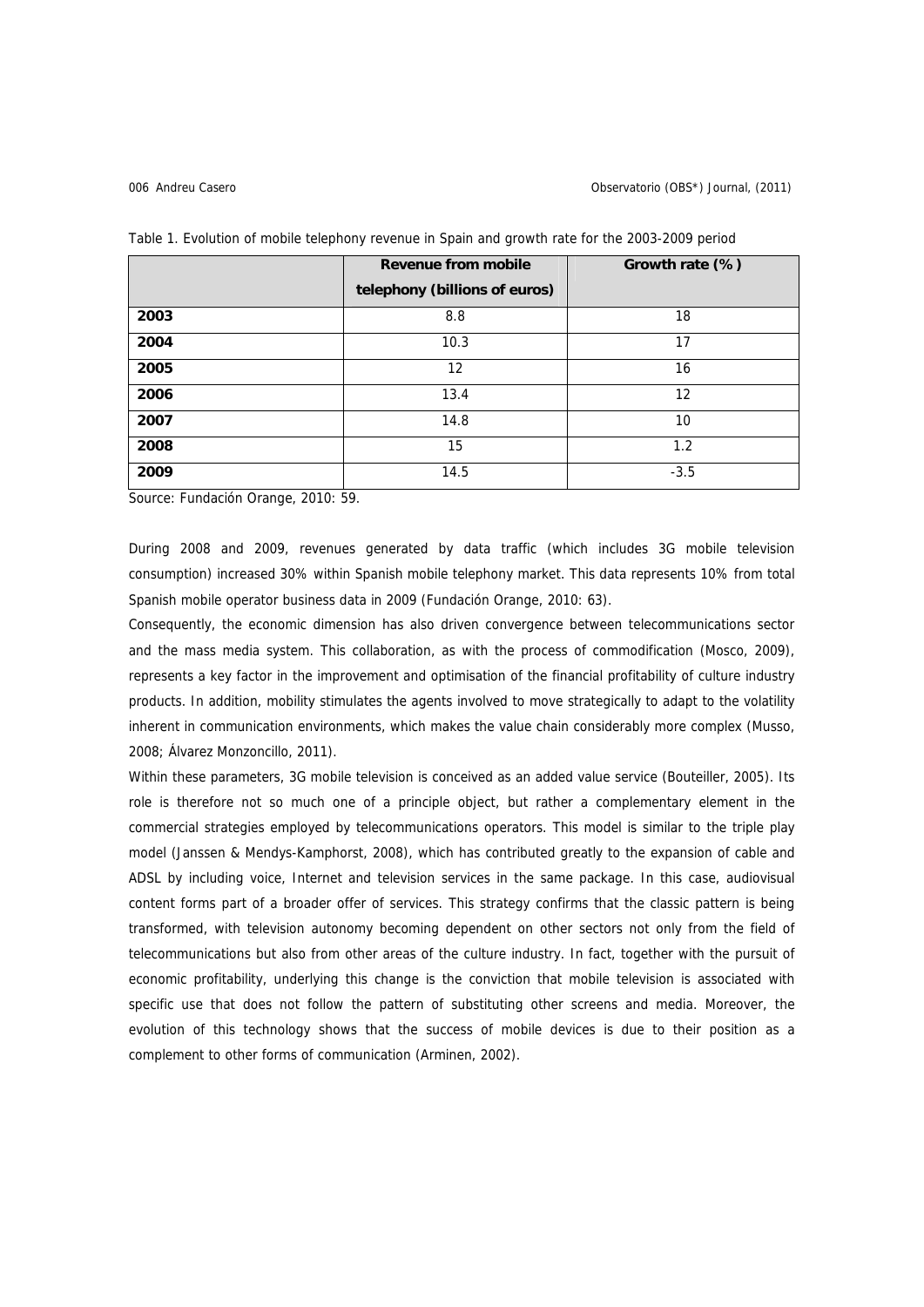A further significant aspect related to the economic dimension refers to the business models in place (Picard, 2005). In the case of mobile television based on 3G technology, telecommunications operators are currently leading the field, since they control most of the stages in the value chain. As managers and owners of the distribution networks that deliver the audiovisual signal, these agents play a central role in the 3G mobile television communication process (Urban, 2007).

In addition, there are two central features to the 3G mobile television business model, namely content and pricing system. Content is clearly a key factor in connecting with the public's interests and generating the demand that will consolidate 3G mobile television (Marcus, Cereijo Roibás & Sala, 2010). The creation of content formats adapted to mobile reception and that contribute differentiating added value is essential if 3G television services are to take off (Wilson, 2006; Baron, 2008; Feijóo-González & Gómez-Barroso, 2009). This becomes even more crucial if we consider the multifunctional character of these devices, since television has to compete against other mobile applications integrated in mobile terminals (video games, Internet, music, etc.), in order to capture the user's attention (Vacas, 2007).

In Spain however, telecommunications operators have chosen to offer content and channels that are already distributed in other ways, with slight adaptations in some cases (Aguado & Martínez, 2009). Audiovisual products specifically aimed at and designed for mobiles are, for the moment, an experimental phenomenon. Consequently, mobile terminals are developing as simply one more platform for the distribution, with a logical *cross-content*, of content designed for other media. They work as a "mirror window" of conventional programming, and bypass the opportunity to offer differentiating added value (Vacas, 2007). The capacity for producing original content is growing more slowly than the capacity for transmission.

Bearing in mind the link between mobile television viewing and travelling and commuting (Vangenck et al., 2008; Lejealle, 2009), or killing time (waiting in airports, train stations, etc.), previous studies have identified three main content blocks that are most highly valued and demanded by the public: news, sports (Urban, 2007) and traffic information (DNX, 2007). At the same time, 3G television is also a suitable media for local advertising (Balbi & Prario, 2009) and proximity marketing, since it allows commercial information to be inserted when the user is close to a point of sale (Vacas, 2007).

The other essential component of the business model concerns pricing. The capacity of the agents involved to set attractive rates is key to the success of 3G mobile television (Urban, 2007), especially if we consider that accessibility and flexibility of payment systems are largely responsible for the rapid spread of wireless communication (Castells, 2006). Indeed, one of the barriers to expanding consumption of audiovisual content in mobile terminals lies in the dissatisfaction felt by many users with the dual pricing model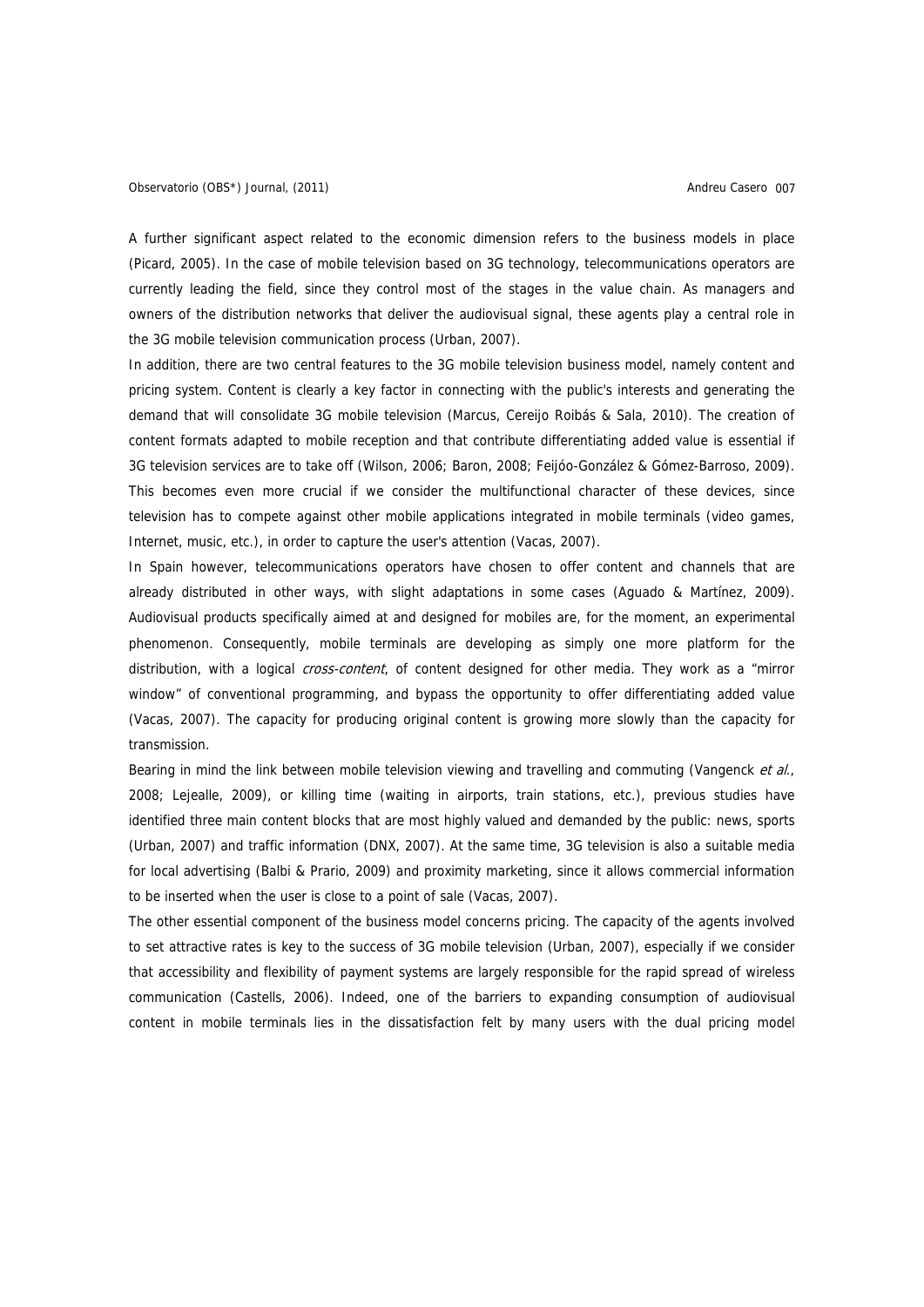currently operating in the Spanish market, which sets a fixed subscription and an additional amount for each video downloaded (DNX, 2007).

Pilot studies and market research suggest that a fixed monthly subscription to a wide package of channels or programmes without additional charges might be the most popular pricing model for mobile television (IDATE, 2008). As far as free models are concerned, market agents and advertisers will find it difficult to finance the development of mobile television without a large audience, and they will be incapable of capturing the public's attention if content is not attractive and of high quality.

## **6. The political dimension of 3G mobile television**

To date, the 3G mobile television context has not had a single legal framework in Spain that responds to the challenges raised by convergence. In spite of the interconnections imposed by this phenomenon, the present culture industry arena is governed by a profusion of different standards and legislation (Paris, 2006). This situation has led to different regulatory systems operating for the telecommunications and the audiovisual sectors.

As an added value service of wireless communication, 3G mobile television falls within the frame of telecommunications policies. The type of transmission network carries more weight than the type of content delivered in determining the legal position of mobile television, a situation which has diverse implications. Telecommunications services are considered from the point of view of general interest, linked to the perspective of social and economic development, and not from the perspective of a public service, which substantially alters the conditions and scope of television activity.

First, by focusing on general interest, telecommunications policies –where mobile television is embedded– pivot on values such as innovation, competition, economic growth and employment (Cuilenburg & McQuail, 2003), demonstrating that industrial or commercial factors take precedence over cultural factors. Second, because mobile television lies within the field of telecommunications policies, it is directly connected to the processes of liberalisation and deregulation that dominate the dynamics of action in the sphere of telecommunications (Musso, 2008). This dynamic establishes competition between operators as the driving force in the sector, under the absolute primacy of the market. As a result, telecommunications and by extension mobile television, are placed firmly within the liberal economic model (Bouquillion, 2008) in which public intervention is minimal. This fact explains the absence of any measures to promote mobile television in the Spanish context.

A further important aspect in reference to the political dimension concerns the mechanisms employed in the assignment of 3G licenses (Whalley & Curwen, 2006). Two models have been used within the EU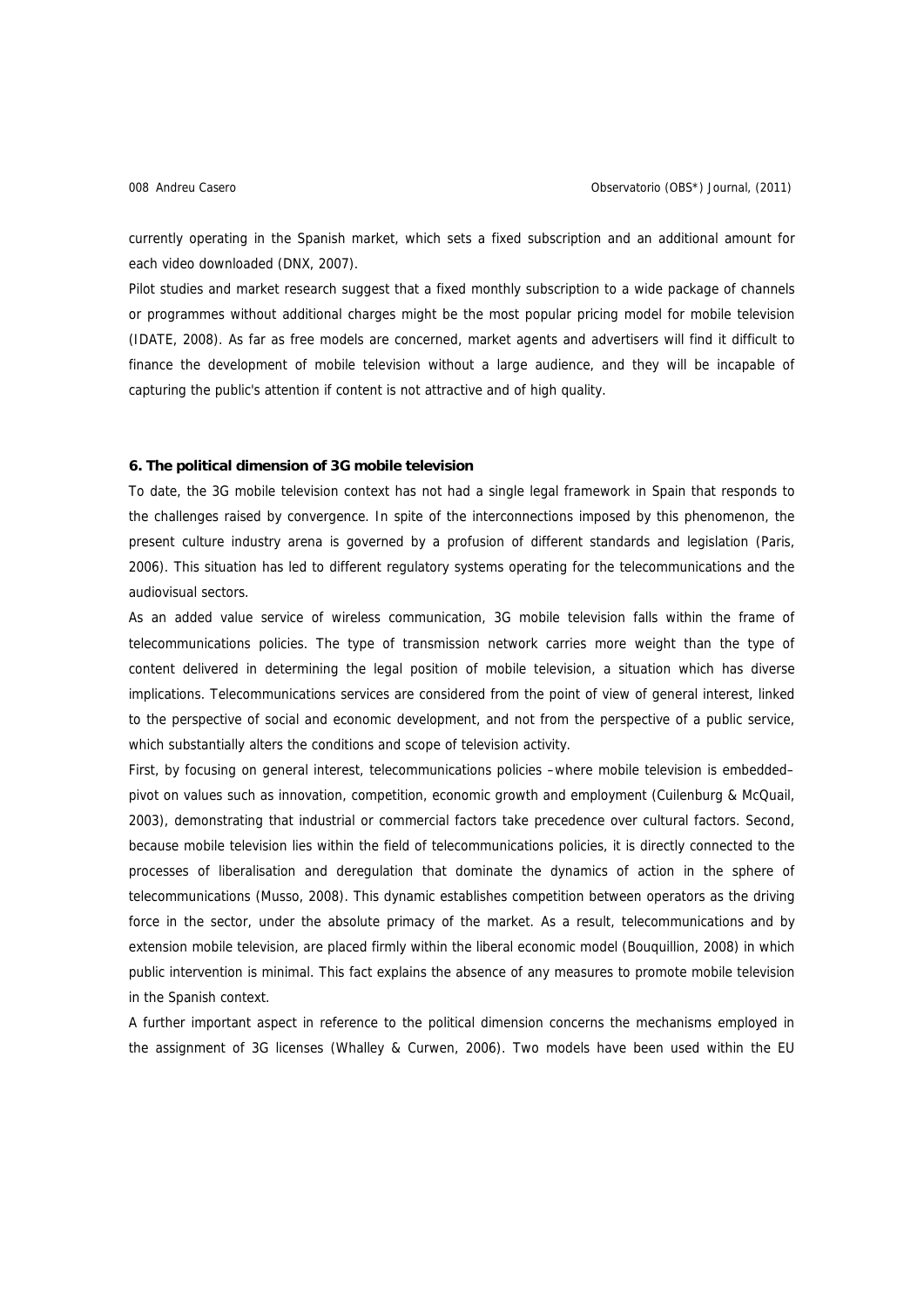context: beauty contests and auctions (Fuentelsaz, Maícas & Polo, 2008). Spain selected the beauty contest formula to assign licenses in December 2000. This process involves drawing up a set of criteria (available financial resources, research investment, population coverage, prices, quality, technology, competitiveness, etc.) in order to evaluate candidates and select those that best meet these criteria. Revenue from this allocation system was substantially lower (table 2). The available 3G licenses in the Spanish market were to assign to Telefónica Móviles, Vodafone, Orange and Xfera (led by ACS and Telia Sonera) for the total amount of €523 million, equivalent to only 13 euros per capita.

In contrast, governments adopting the auction model have obtained very high license fees, in some cases exorbitant, as for Germany and the UK, where amounts of €50,490 million and €37,188 million were recovered, respectively (table 2). These figures, which represent a per capita cost of over €600, may have serious consequences for sector stability (Fuentelsaz, Maícas & Polo, 2008), since securing returns on these high investments appears to be extremely complicated for telecommunications operators (Wilson, 2006).

|                      | <b>System</b>         | Number of | Per capita cost | <b>Total revenue</b> |
|----------------------|-----------------------|-----------|-----------------|----------------------|
|                      |                       | licences  | of each licence | (millions of euros)  |
|                      |                       |           | (in euros)      |                      |
| Germany              | Auction               | 6         | 615             | 50.490               |
| <b>Great Britain</b> | Auction               | 5         | 623             | 37.188               |
| <b>Italy</b>         | Auction               | 5         | 211             | 12.161               |
| France               | <b>Beauty Contest</b> | 3         | 31              | 1.857                |
| <b>Spain</b>         | <b>Beauty Contest</b> | 4         | 13              | 523                  |
| Portugal             | <b>Beauty Contest</b> | 4         | 40              | 400                  |

Table 2. Allocation of 3G licenses to telecommunications operators in Europe

Source: Fuentelsaz, Maícas & Polo, 2008: 444-445

A final comment on the political dimension concerns the approval by the European Union of updates to the GSM Directive, first adopted in 1987, that will give more flexibility to the management of the radio spectrum used for mobile communication and enable 3G technology to use new frequency bands previously reserved for second generation technology (GSM). This decision, as well as freeing up space for new services and increasing speed and bandwidth, will also lead to a reduction in operators' network costs. For the EU as a whole, this saving is estimated at €1,600 million. The updated Directive, which came into force in October 2009, aims to revitalise and boost wireless broadband services, including mobile television, which European institutions consider to be one of the essential drivers behind economic recovery.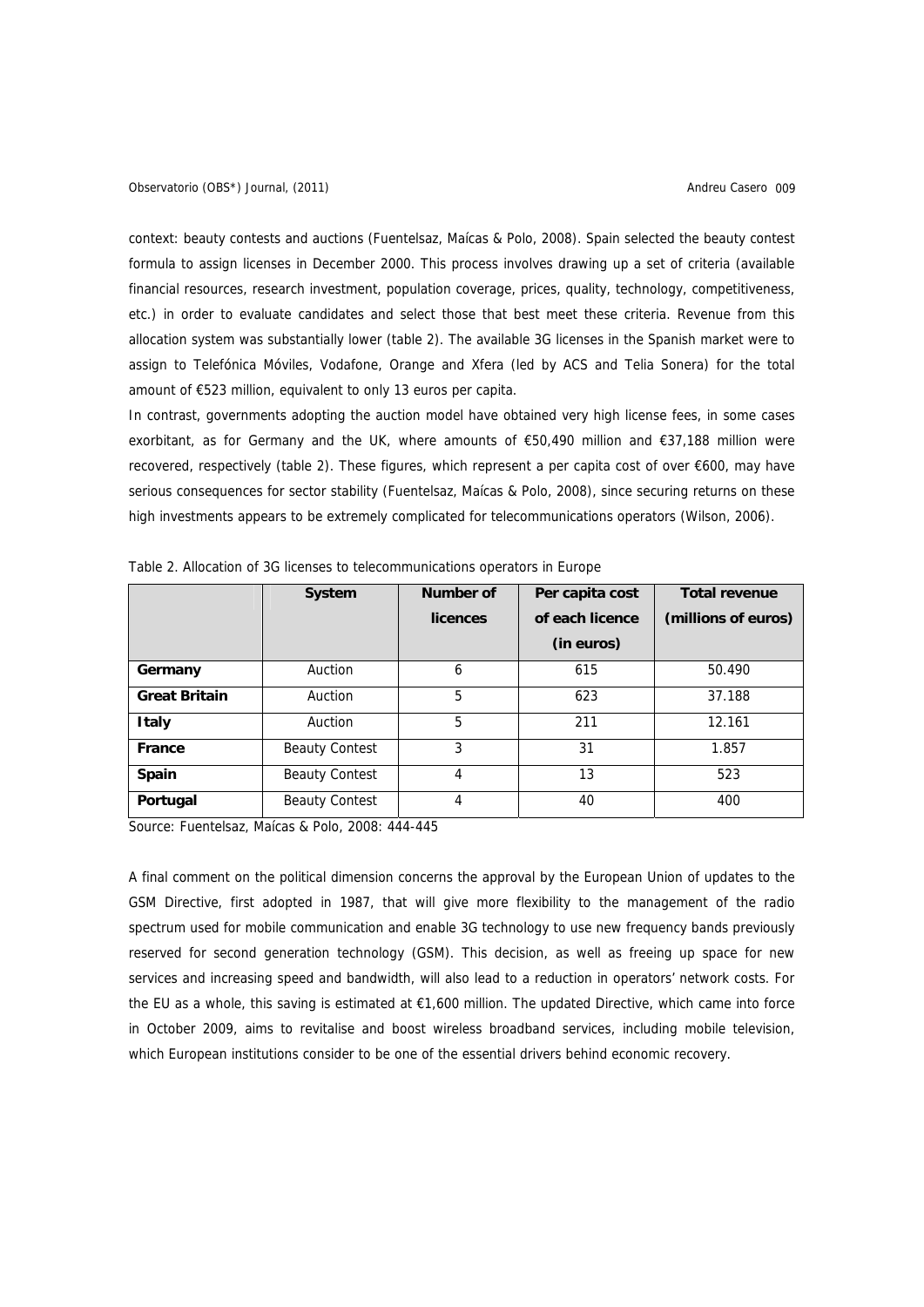A final comment on the political dimension concerns the approval by the European Union of updates to the GSM Directive, first adopted in 1987, that will give more flexibility to the management of the radio spectrum used for mobile communication and enable 3G technology to use new frequency bands previously reserved for second generation technology (GSM). This decision, as well as freeing up space for new services and increasing speed and bandwidth, will also lead to a reduction in operators' network costs. For the EU as a whole, this saving is estimated at €1,600 million. The updated Directive, which came into force in October 2009, aims to revitalise and boost wireless broadband services, including mobile television, which European institutions consider to be one of the essential drivers behind economic recovery.

### **7. 3G Mobile television in Spain (2007-2009)**

Spain occupies the leading position in the use of mobiles for video viewing: in 2008 12.8% of subscribers used this service, a higher percentage than the average for the European Union (9.2%) and ahead of Italy (11.2%), France (7.3%) and even the United States (6%) (Fundación Telefónica, 2008: 167). Revenues from 3G mobile television increasing from €8.69 million to €18.8 million between 2007 and 2009 in Spain (table 3) (CMT, 2010: 133). However, this type of broadcasting accounted for only 0.5% of the total Spanish television market in 2009.

|                       | 2007     | $\%$ | 2008     | %    | 2009    | %    |
|-----------------------|----------|------|----------|------|---------|------|
| <b>Satellite TV</b>   | 1,522.41 | 28.6 | 1,542.27 | 30.3 | 1,249.4 | 30.1 |
| <b>Cable TV</b>       | 348.92   | 6.6  | 346.68   | 6.8  | 327.5   | 7.9  |
| <b>IPTV</b>           | 130.50   | 2.5  | 185.05   | 3.6  | 187.8   | 4.5  |
| <b>Terrestrial TV</b> | 3,312.34 | 62.2 | 2,993.88 | 58.9 | 2,361.9 | 57   |
| Mobile TV (3G)        | 8.69     | 0.2  | 16.22    | 0.3  | 18.8    | 0.5  |
| <b>TOTAL</b>          | 5,322.85 | 100  | 5,084.10 | 100  | 4,145.4 | 100  |

Table 3. Revenue from television delivered by non-subsidised transmission in Spain (in millions of euros).

Source: CMT, 2010: 133

Although the overall revenue figure has increased sharply, the number of 3G mobile television subscribers in Spain has fallen slightly. From 2007 and 2008 the number of subscribers fell by 8.6% to 269,919 (table 4) (CMT, 2009a: 295). However in 2009, the figure rose slightly by 28.38%, reaching a total of 346,528 clients (CMT, 2010: 145). There are various reasons for this irregular behaviour, including the weak consolidation of mobile television, the scant innovation in the content offered, the pricing system or the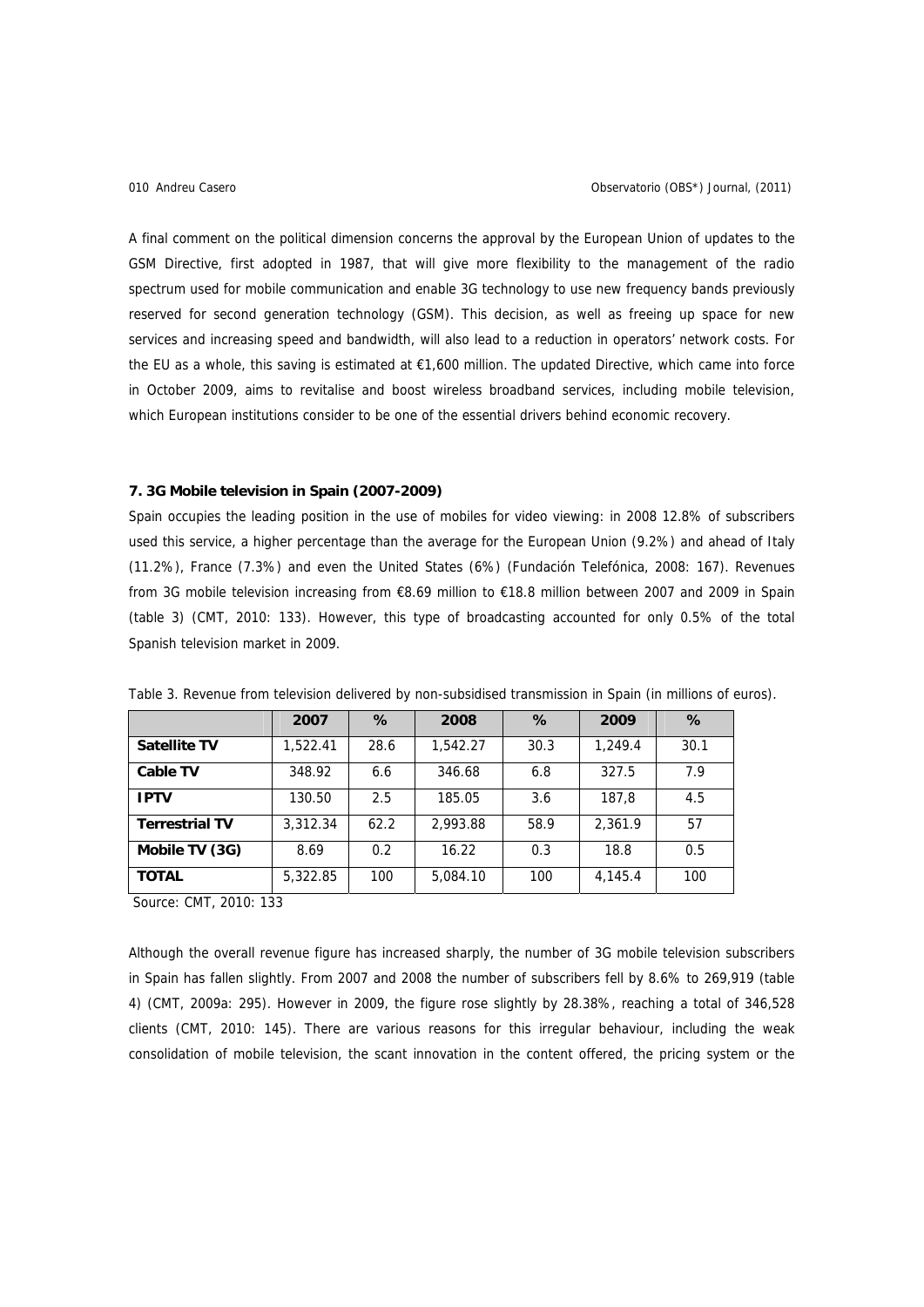poorly defined business model followed. With regard to this final point, the end of a series of promotions offering free access to mobile television services and the subsequent introduction of payment formulas go some way to explaining the fall in user numbers. Despite this, 3G mobile television subscribers still account for 7.8% of all pay television clients in Spain.

|                     | 2007      | 2008      | 2009      |  |  |
|---------------------|-----------|-----------|-----------|--|--|
| <b>Satellite TV</b> | 2,065,093 | 2,034,865 | 1,845,800 |  |  |
| <b>Cable TV</b>     | 1,345,936 | 1,459,015 | 1,439,671 |  |  |
| <b>IPTV</b>         | 569,195   | 702,886   | 794,165   |  |  |
| Mobile TV (3G)      | 295,246   | 269.919   | 346,528   |  |  |
| <b>TOTAL</b>        | 4,275,470 | 4,466,685 | 4,426,164 |  |  |

Table 4. Number of subscribers by television system in Spain

Source: CMT, 2010: 145-146

As regards the position of telecommunications operators, the Spanish market is currently led by Movistar (Telefónica Móviles) with 68.1% of the 2009 total (figure 1). This company is followed by Vodafone. Its market share, by number of subscribers, is 28.1% of the 2009 total (CMT, 2010: 322). Finally, the last position is occupied by Orange, which offers a package of 50 channels at a monthly cost of €6.96. This operator lays a long way behind with only 3.8% of all Spanish mobile television subscribers (figure 1).



Figure 1. Market share percentages for 3G mobile television in Spain (2009).

Source: CMT, 2010: 324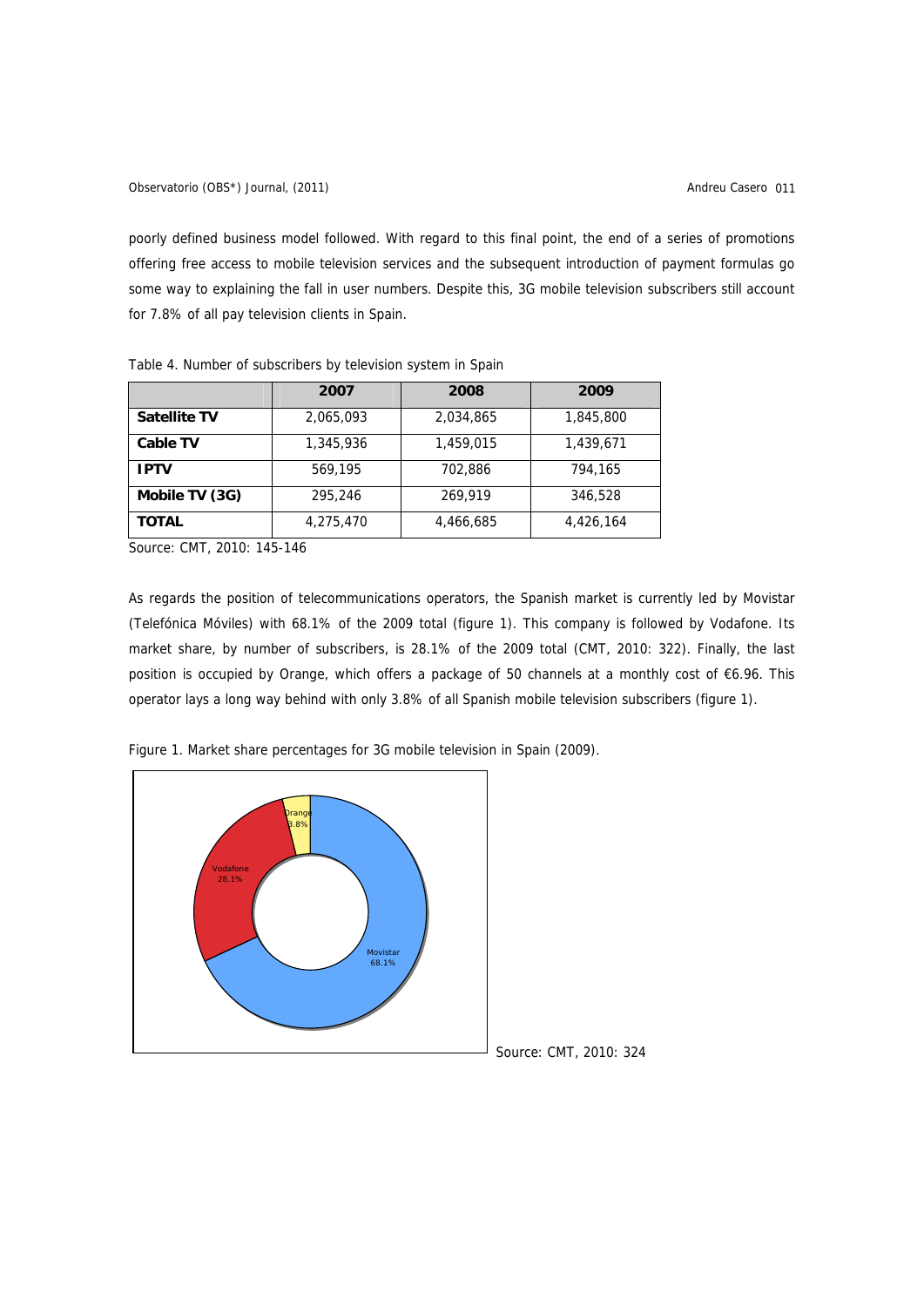### **8. Discussion and Conclusions**

A priori, 3G technology presents healthy future perspectives for the development of mobile television, since its characteristics (ubiquitous connectivity, autonomy, high social penetration of mobile telephony, integration of services, personalisation and technological advancement) are highly suitable for mobile television's purposes. However, its development and consolidation are still unknown quantities, firstly because many of the key aspects related to 3G television, such as business models or content, are veiled in uncertainty. Furthermore, it should not be forgotten that in the final instance, generalised use of this type of mobile television will depend on the social use subscribers make of it (Jenkins, 2006).

The current configuration of 3G mobile television in Spain enables us to identify third key features. Firstly, this model of mobile television is taking the form of a complement rather than an object in itself. Following the triple play example, television is operating as just one service within a broader package, and as a result what we are seeing is its loss of independence and autonomy, which implies a shift in the classic parameters of the concept of television.

Secondly, 3G mobile television in Spain is heading towards major commodification. An economic vision of television in mobile platforms is therefore being imposed, an approach that ties in with the general tendency of audiovisual digitisation where technical and financial aspects are paramount (Freedman, 2008). And because 3G mobile television is firmly set within a markedly economic framework, it will become even more entrenched in this approach.

Finally, this case study also indicates that 3G mobile television in Spain is even unstable and is in a very early stage of his development potential. This new form of television business model, specific content offerings articulation and legal regulation are still undefined. Although we found a good basis in terms of equipment and especially critical mass of users, this type of television penetration is low. In three years, it has achieved only 0.5% of the revenues of Spanish television market and 7.8% of pay television subscribers. These figures are increasing in the period considered, but it is a slow increase. It will be necessary to study whether the new mobile media, especially tablets (as iPad), would be able to boost this TV model witch still remains in standby.

# **Acknowledgements**

This article was prepared within the framework of a research study at the Université Paris 8 (France), reference BEST/2009/192, funded by the Direcció General de Política Científica de la Conselleria d'Educació de la Generalitat Valenciana (General Directorate of Scientific Policy of the Valencian Regional Government Education Department).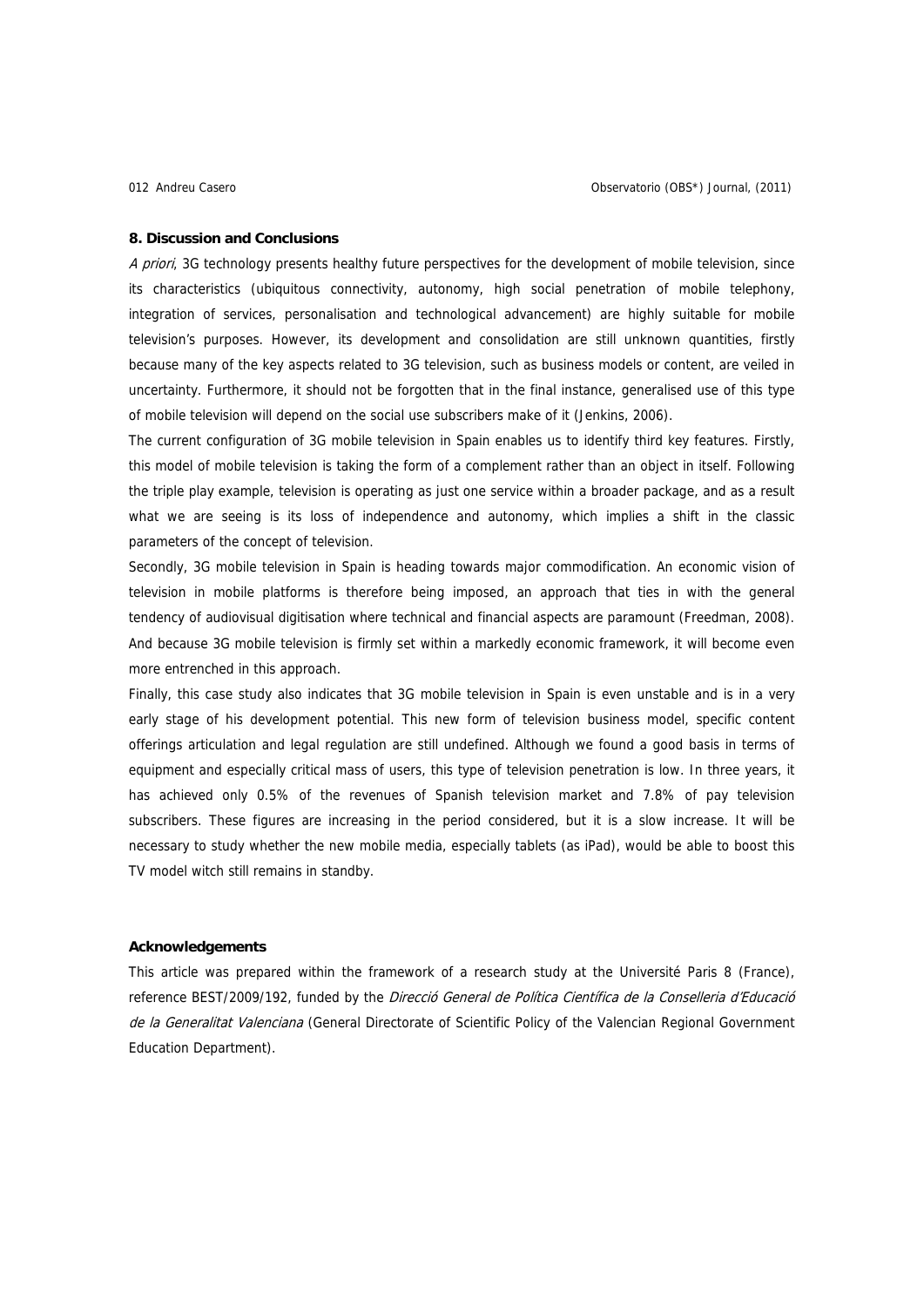### **References**

Aguado, J. M. & Martínez, I. J. (2009). Mobile Media Implicit Cultures: Towards a Characterization of Mobile Entertainment and Advertising in Digital Convergence Landscape. Observatorio (OBS\*) Journal, 8, 336-352.

Aguado, J. M. & Martínez, I. J. (2008). La cuarta pantalla: industrias culturales y contenido móvil (The 4th Window: cultural industries and mobile content). In: Aguado, J. M. & Martínez, I. J. (eds): Sociedad móvil. Tecnología, identidad y cultura. Madrid: Biblioteca Nueva.

Albarran, A. B. (2010). The Media Economy. New York: Routledge.

Álvarez Monzoncillo, J. M. (coord.) (2011). La televisión etiquetada: nuevas audiencias, nuevos negocios (Television Labeled: new audiencies, new business). Madrid: Ariel, Fundación Telefónica.

Arminen, I. (2002). Emergentes, divergentes? Les cultures mobiles. Réseaux, 112-113, 80-106.

Balbi, G. & Prario, B. (2009). Back to the Future: The Past and Present of Mobile TV. In: Goggin, G. & Hjorth, L. (eds.). Mobile Technologies. From Telecommunications to Media. New York: Routledge.

Baron, N. S. (2008). Always On. Language in an Online and Mobile World. Oxford: Oxford University Press.

Bouquillion, P. (2008). Les industries de la culture et de la communication. Les stratégies du capitalisme. Grenoble: PUG.

Bouteiller, J. (2005). Télévision et téléphonie: la convergente n'oublie pas la mobilité. Le Noveaux Dossiers de l'Audiovisuel, 4, 52-54.

Castells, M. (ed.) (2006). Mobile Communication and Society. A Global Perspective. Cambridge: MIT Press.

CMT – Comisión del Mercado de las Telecomunicaciones (20010). Informe anual 2009 (Annual Report 2009). Madrid: CMT.

CMT – Comisión del Mercado de las Telecomunicaciones (2010b). Nota mensual. Diciembre de 2010 (Monthly Note. December 2010). Madrid: CMT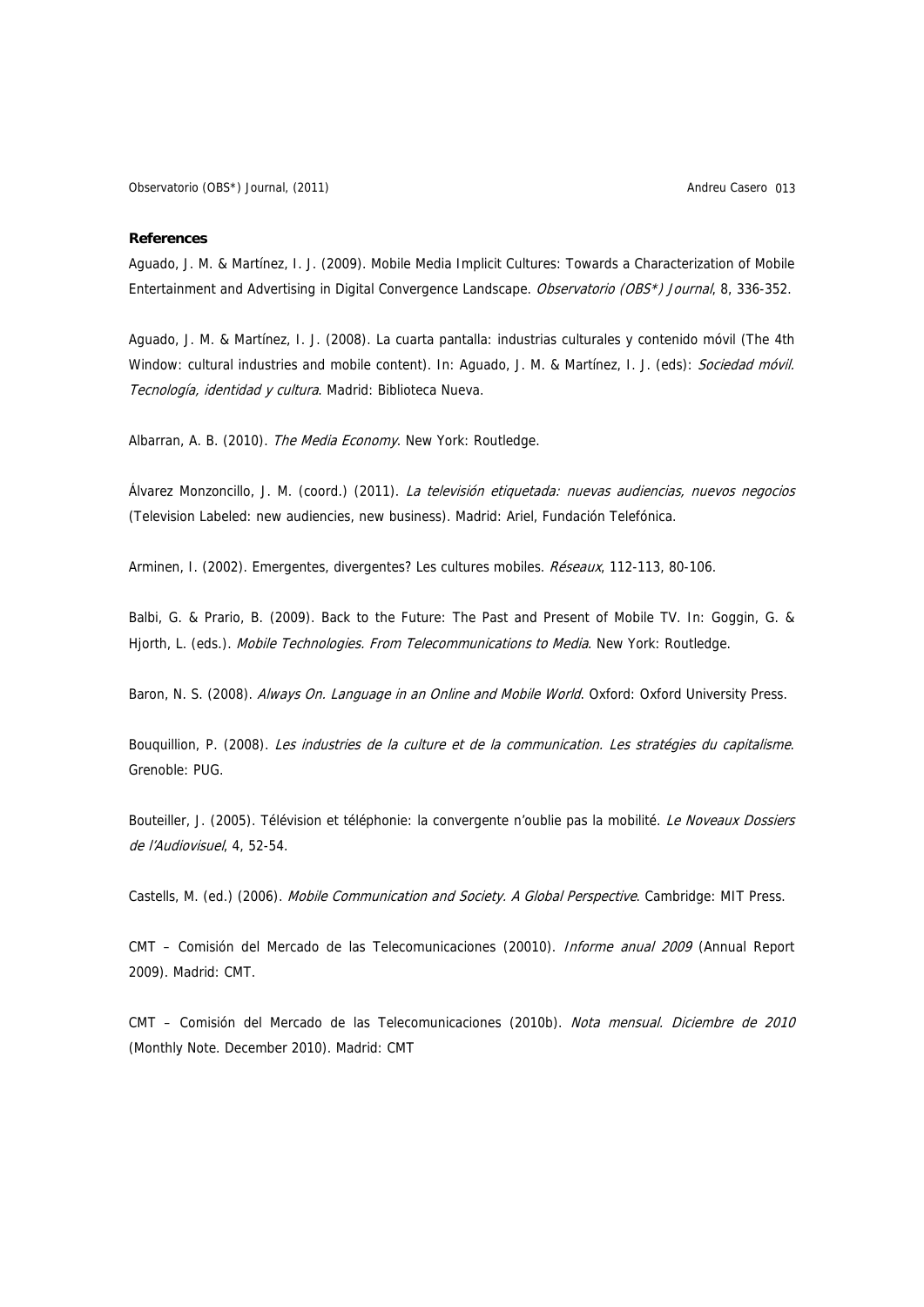CMT – Comisión del Mercado de las Telecomunicaciones (2009a). Informe anual 2008 (Annual Report 2008). Madrid: CMT.

CMT – Comisión del Mercado de las Telecomunicaciones (2009b). Estadísticas del sector. I trimestre de 2009 (Statistics of the sector. First quarter 2009). Madrid: CMT.

Cuilenburg, J. & McQuail, D. (2003). Media policy paradigm shifts: in search of a new communication Policy Paradigm. European Journal of Communication, 18 (3), 181-207.

De Sola Poool, I. (1983): Technologies of Freedom. Cambridge: Belknap Press of Harvard University Press

Deuze, M. (2007). Convergence culture in the creative industries. International Journal of Cultural Studies, 10 (2), 243-263.

Do, J. et al. (2009). When mobile phones meet television...: An FGI analysis of mobile broadcasting users in Korea. Media, Culture & Society, 31 (4), 669-679.

DNX (2007). Mobile TV: Tendencias en España (Mobile TV: Trends in Spain). Madrid: DNX.

Dwyer, T. (2010). Media convergence. McGraw-Hill, Open University: Berkshire

Flichy, P. (2004). L'indivualisme connecté entre la technique numérique et la société. Réseaux, 124, 17-51.

Freedman, D. (2008). The Politics of Media Policy. Cambridge: Polity Press.

Feijóo-González, C. & Gómez-Barroso, J. L. (2009). Factores clave en los mercados de acceso móvil a contenidos (Key factors for the development of mobile content markets). El profesional de la información, 18 (2), 145-154.

Feldmann, V. (2005). Leveraging mobile media. Cross-media strategy and innovation policy for Mobile Media Communication. Heidelberg: Springer.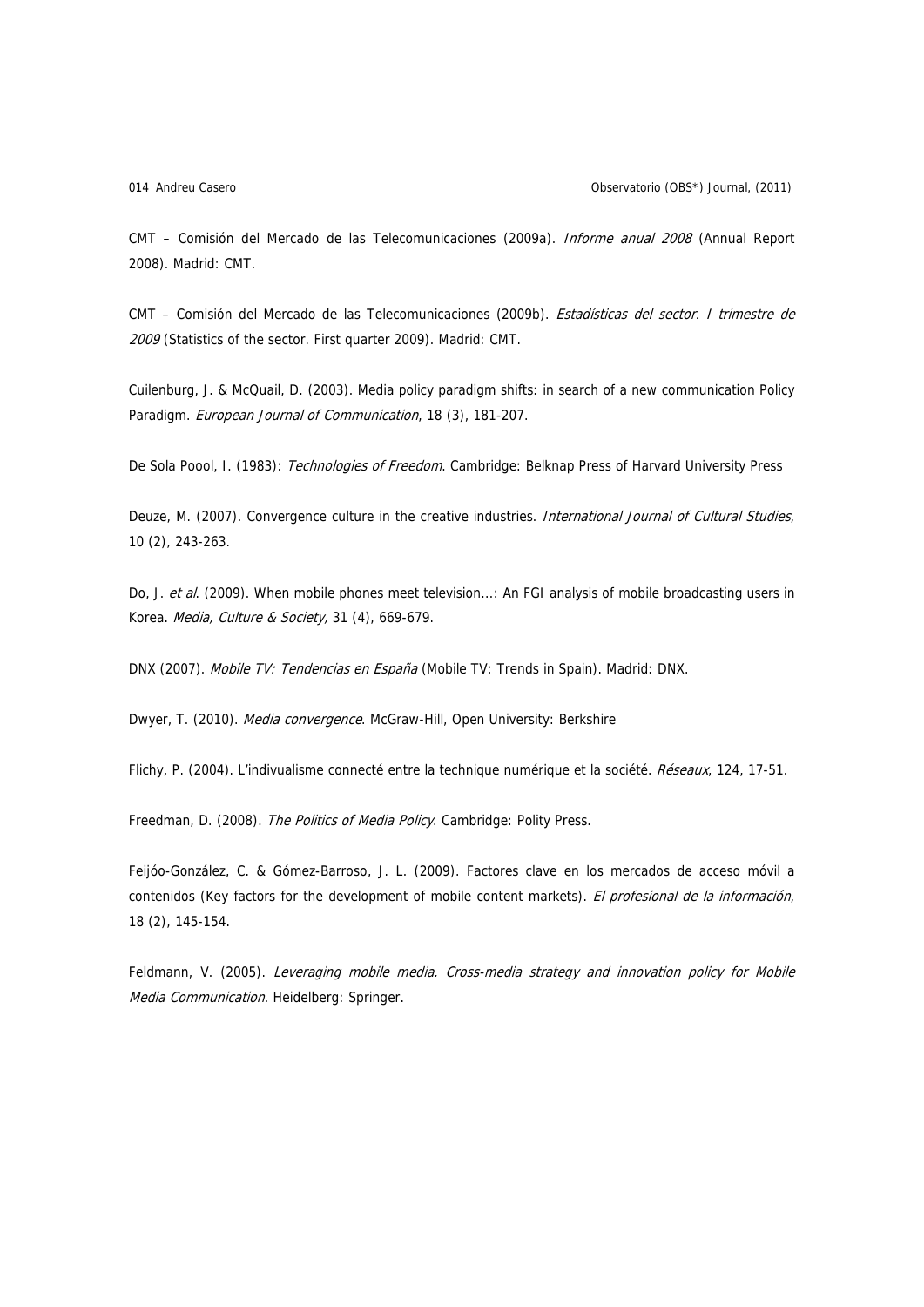Fernández, Z. & Usero, B. (2009). Competitive behavior in the European mobile telecommunications industry: Pioneers vs. Followers. Telecommunications Policy, 33, 339-347.

Fundación Telefónica (2008). La sociedad de la información en España 2008 (The Information Society in Spain 2008). Madrid: Fundación Telefónica.

Fundación Orange (2009). e-España 2009. Informe anual sobre el desarrollo de la sociedad de la información en España (e-Spain 2009. Annual Report about the development of the Information Society in Spain). Madrid: Fundación Orange.

Fundación Orange (2010). e-España 2010. Informe anual sobre el desarrollo de la sociedad de la información en España (e-Spain 2019. Annual Report about the development of the Information Society in Spain). Madrid: Fundación Orange.

Fuentelsaz, L., Maicas, J. P & Polo, Y. (2008). The evolution of Mobile communications in Europe: The transition from the second to the third generation. Telecommunications Policy, 32, 436–449.

Goggin, G. (2011). Global Mobile Media. New York: Routledge.

IDATE (2008). Les nouveaux formats audiovisuels. Paris: IDATE

Janssen, M. C. W. & Mendys-Kamphorst, E. (2008). Triple play: How do we secure future benefits?, Telecommunications Policy, 32, 735-743.

Jensen, K. B. (2010). Media convergence. New York: Routledge.

Jenkins, H. (2006). Convergence Culture. Where old and new media collide. New York and London: New York University Press

Katz, J. E. (ed) (2008). Handbook of Mobile Communication Studies. Cambridge: MIT Press.

Lawson-Borders, G. (2006). Media organizations and convergence. Case studies of media convergence pioneers. New Jersey: Lawrence Erlbaum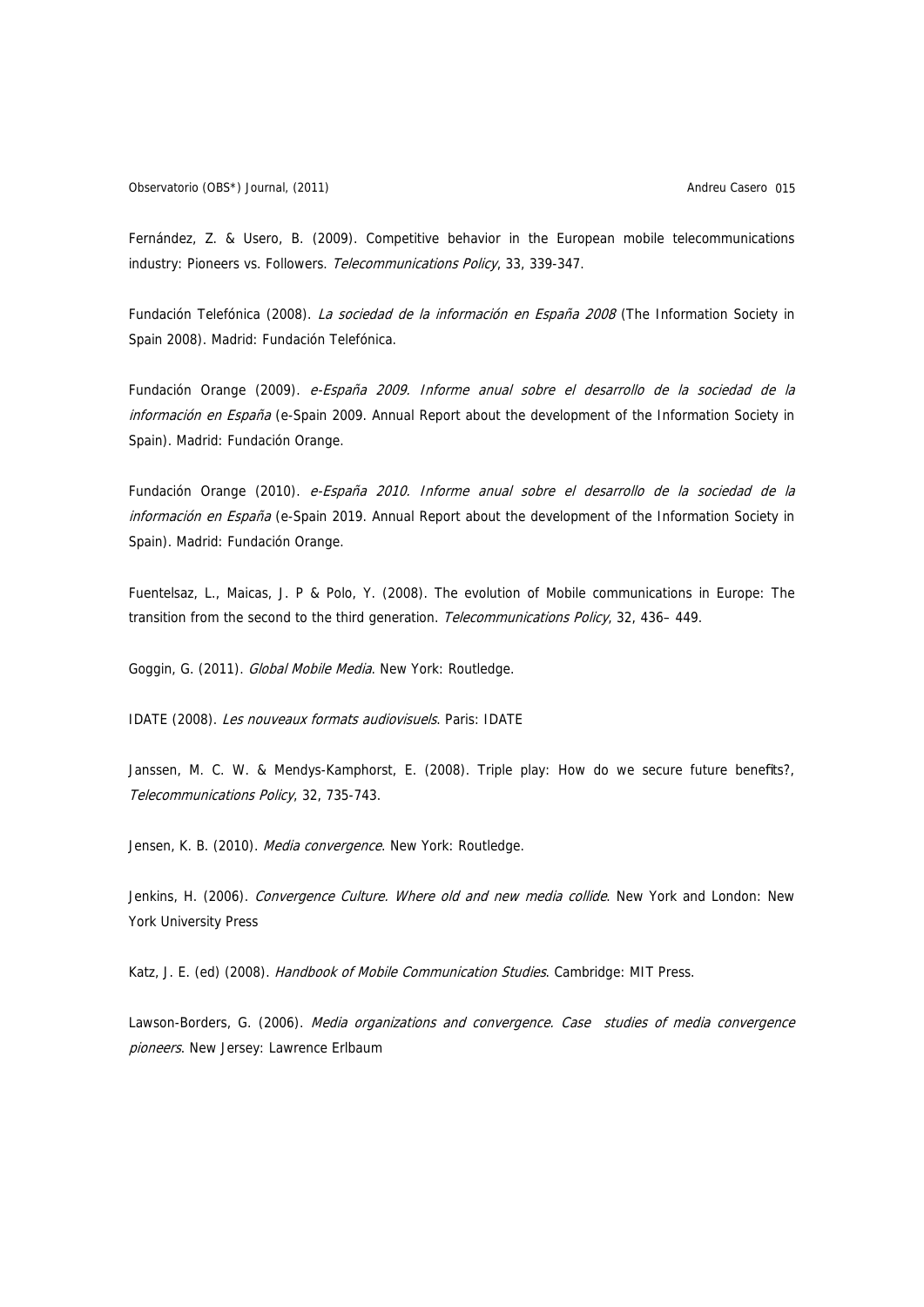Lejealle, C. (2009). La télévision mobile: une modalité de gestion du lien, complémentarie de celle des fonctions de communication. Réseaux, 156, 113-140.

Ling, R. & Donner, J. (2009). Mobile Communication. Cambridge: Polity.

Marcus, A., Cereijo Roibás, A. & Sala, R. (2010). Mobile TV: Customizing Content and Experience. London: Springer.

Miège, B. (2004). L'économie politique de la communication. Hermès, 38: 46-54.

Missika, J. L. (2006). La fin de la televisión. Paris: Seuil - La République des Idées.

Mosco, V. (2009). The Political Economy of Communication. London: Sage, 2<sup>ª</sup> ed.

Murdock, G. & Golding, P. (2005). Culture, Communications and Political Economy. In: Curran, James & Gurevitch, Michael (eds.) Mass Media and Society. London: Hodder Arnold. 4th. Ed.

Musso, P. (2008). Les télécommunications. Paris: La Découverte.

Orgad, S. (2009). Mobile TV: Old and New in the Construction of an Emergent Technology. Convergence, 15 (2), 197-214.

Paris, T. (2006). De la numérisation à la convergence: le défi réglementaire. Réseaux, 139: 49-73

Picard, R. (2005). Mobile Telephony and Broadcasting: Are They Compatible for Consumers. *International* Journal of Mobile Communications, 3 (1), 19-28.

Rice, R. E. & Katz, J. E. (2008). Assessing new cell phone text and video services. Telecommunications Policy, 32, 455– 467.

Tsai, W., Lo, H. & Chou, W. (2009). Evaluation of mobile services for the future of 3G operators. International Journal of Mobile Communications, 7 (4), 470-493.